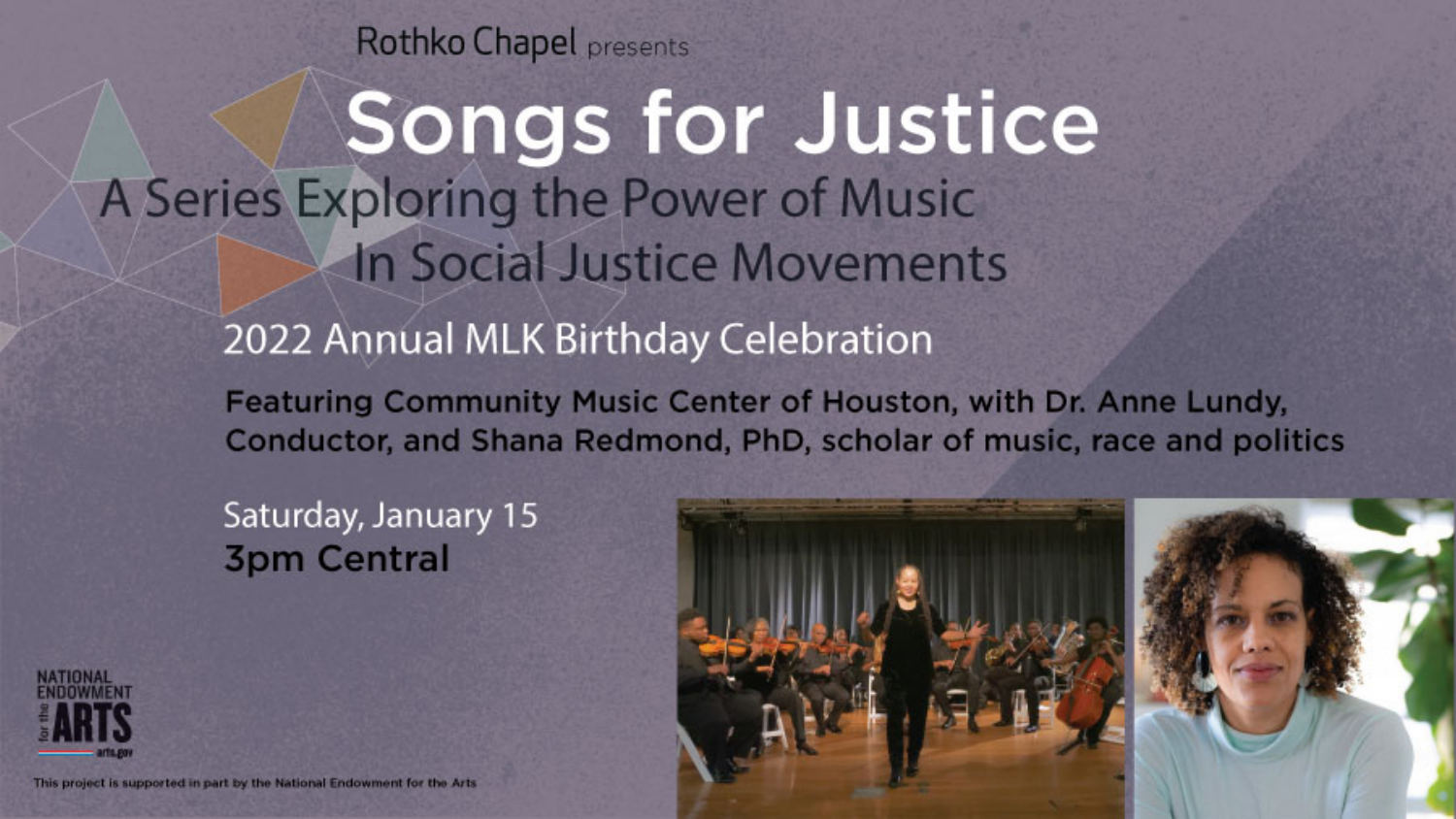## Songs for Justice



The Rothko Chapel presents *Songs for Justice*, a series of concerts and conversations exploring the role that music plays to further social justice movements, addressing today's inequities and injustices.

Coinciding with the Chapel's annual observance of Rev. Dr. Martin Luther King, Jr.'s birthday on January 15, the series opens with a performance of and discussion about music central to the U.S. Civil Rights Movement. The Community Music Center of Houston Scott Joplin Chamber Orchestra conducted by Dr. Anne Lundy shares a selection of music central to Dr. King's transformative leadership and Black Americans' historic and contemporary struggles for equity. Shana Redmond, PhD, scholar of music, race and politics, will discuss the broader history surrounding the relationship between music and activism in the U.S., the importance of music in Rev. King's life, and the strategic use of music within the Civil Rights Movement.

The Rothko Chapel started the annual MLK Birthday Celebration in 1979 to connect the contemporary implications of Dr. King's legacy to the ongoing struggle for civil and human rights, captured by artist Barnett Newman's *Broken Obelisk* (pictured with Chapel founder Dominique de Menil to the left). This sculpture, located on the plaza adjacent to the Chapel, is dedicated to Dr. King.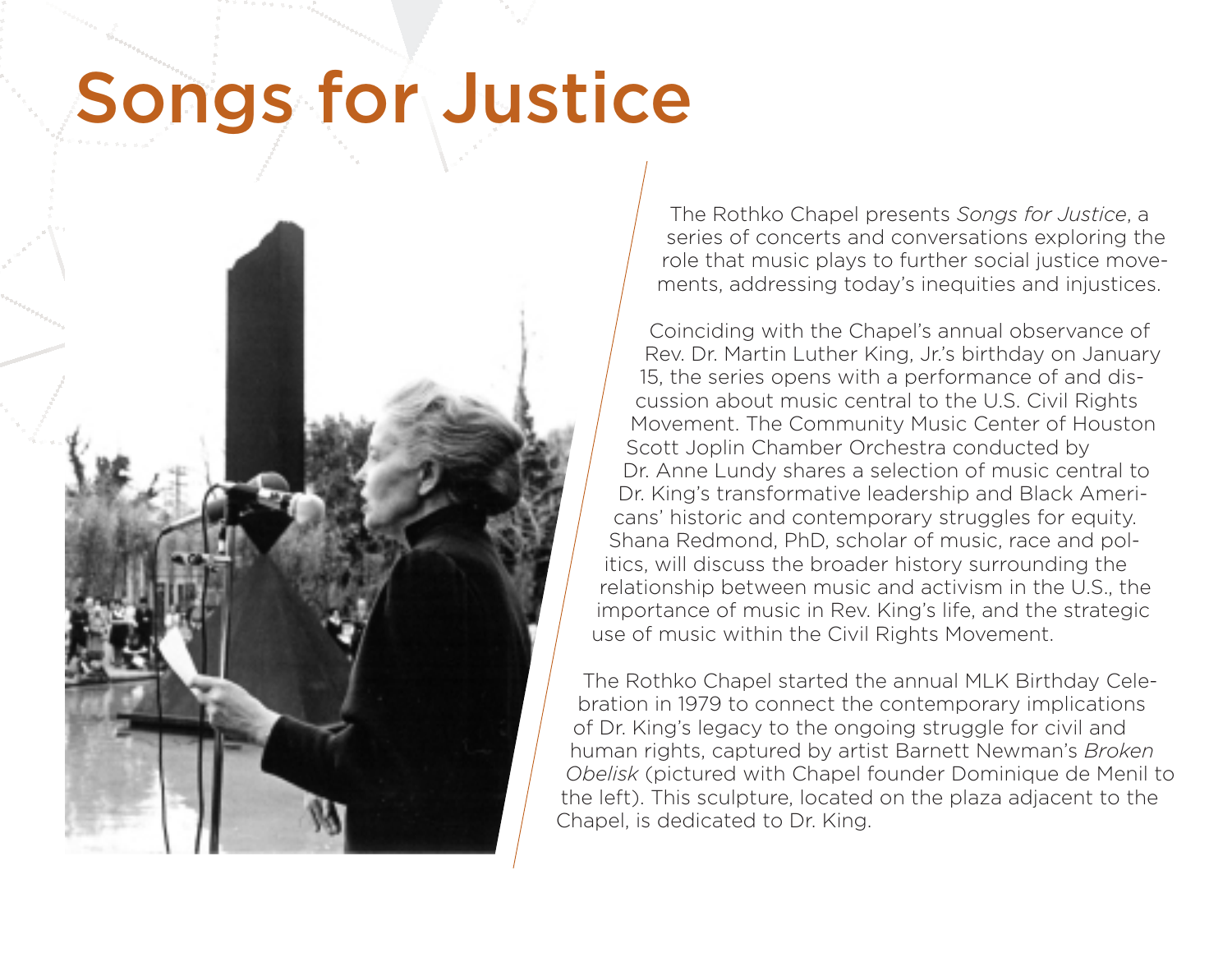# 2022 Annual Martin Luther King Jr. Birthday Celebration

### Welcome & Introduction

Ashley Clemmer *Director of Programs & Community Engagement, Rothko Chapel*

### Opening Remarks

Shana Redmond, PhD *Professor of English & Comparative Literature, Center for the Study of Ethnicity & Race (CSER), Columbia University* 

#### "Soon I Will Be Done"

Performed by Community Music Center of Houston Scott Joplin Chamber Orchestra *Conducted by Dr. Anne Lundy*

#### Introduction to Music Selections

Dr. Anne Lundy *Community Music Center of Houston Music Director, Conductor, Violinist, Educator & Ethno-musicologist*

#### "Free At Last (A Portrait of Martin Luther King, Jr.)" by Lena McLin

Featuring Mahoganee Medlock, soprano; Dorceal Duckens, baritone; Durmerrick Ross, reader

Oh, Freedom! Oh, Freedom! Oh, Freedom! A long ways from home, a long ways from home. Shackled blacks in a stenched hold, Torn from their native land. Robbed of the honor of ages old. Cast in dire misery's role. Sister taken from brother, Father from his son, Mother from her daughter, A long ways from home, a long ways from home. Slaves were taken and stood on blocks in most parts of the new land, Sister from her brother, father from his son, Mother from her daughter, a long ways from home Through plaintive cries and gritted teeth, Loved ones to the auction block crying! Families asunder the deep felt wreath, deep felt wreath, grief.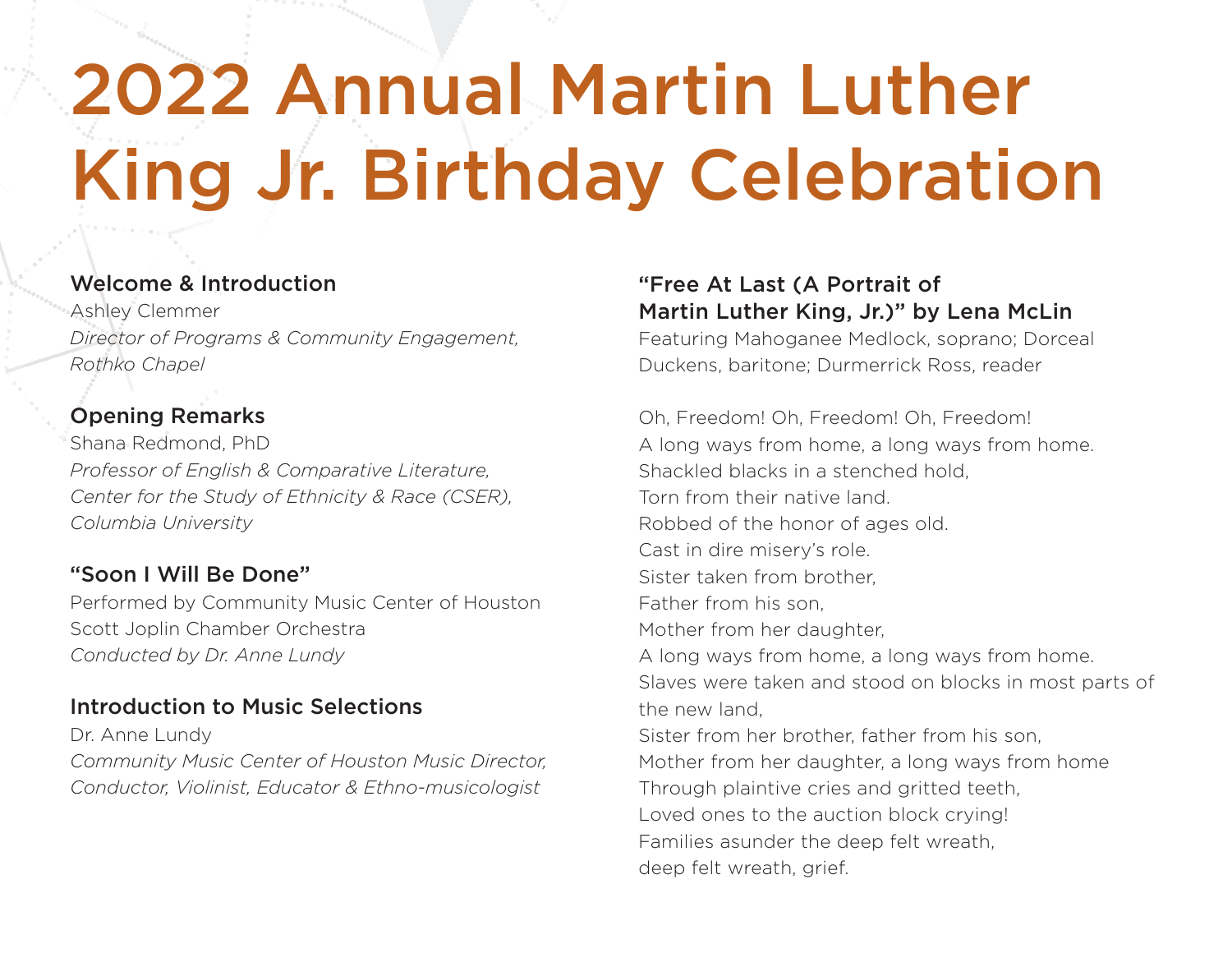Slaves were taken and stood on blocks in most parts of the new land,

Sister from her brother, father from his son, Mother from her daughter, a long ways from home. Through plaintive cries and gritted teeth, Loved ones to the auction block crying! Families asunder the deep felt wreath, deep felt wreath, grief.

Sister asking brother, brother asking sister, Family asking father, Family asking mother. Mama, is Massa gonna sell us tomorrow? Mama, is Massa gonna sell us tomorrow? Mama, is Massa gonna sell us tomorrow? Watch, hope, and pray. Mama, is Massa gonna sell us tomorrow? Watch, hope, and pray.

Slaves were taken and stood on blocks in most parts of the land

Sister from her brother, father from his son,

Mother from her daughter

A long ways from home, a long ways from home.

Don't think! Don't read! Brother, you'll get the lash. Work harder, Sing louder, Heal the soul's deepened gash.

Don't think! Don't read! Brother, you'll get the lash, Cry out, Oh freedom! Cry out, Oh freedom!

Grant us through soothing bosom

Can't you hear? Can't you hear those freedom bells ringing?

Can't you hear? Can't you hear those freedom bells ringing?

Can't you hear? Can't you hear those freedom bells ringing?

Saying I want my freedom? Want my freedom right now!

Lincoln signed the paper, unlocked the chain and said freedom was for every man. Oh freedom, oh freedom, oh freedom Then came the hooded men.

Standing in silence, we fear no violence. We shall not be moved. He came to Alabama one strong to right a wrong. He led from Alabama the nation strong to right a wrong.

Marching and hoping for freedom and justice for all, He led from Alabama the nation strong to right its wrong.

He had to move when the spirit say move, He had to move when the spirit say move. And when the spirit say move, he had to move, oh Lord, He had to move when the spirit say move, He had to go where the spirit say go, He had to go where the spirit say go, And when the spirit say go, he had to go, oh Lord, He had to go where the spirit say go. He had to do what the spirit say do He had to march where the spirit say march. He had to move when the spirit say move.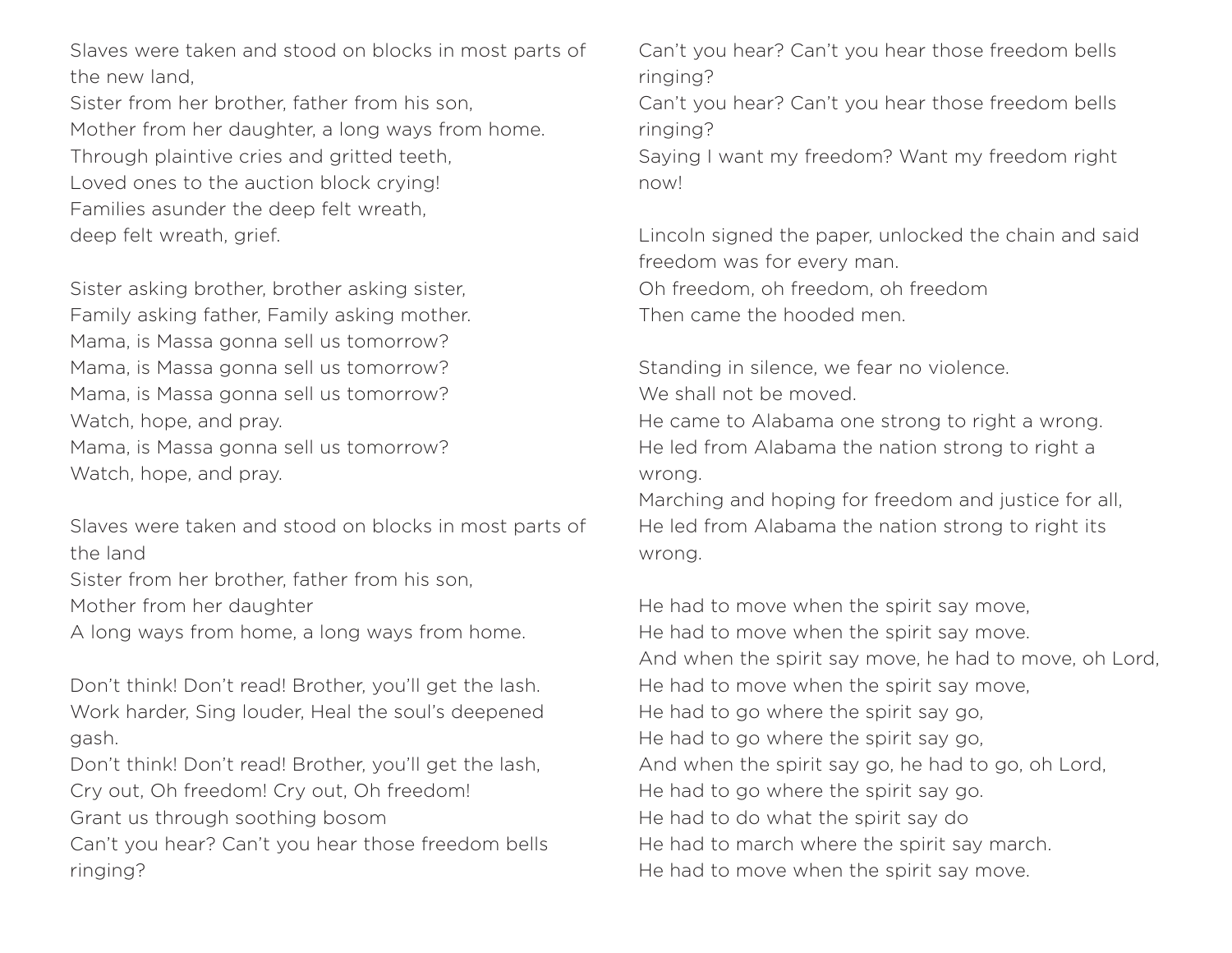Saying I want my freedom, want my freedom right now. He had a dream, He had a dream and passed it on for those of us in earnest meditation To follow along up the highways, through the avenue, Into the hearts and souls of all who will.

Because they will that all mankind be free. He ascended into heaven, into heaven, into heaven, Yet his spirit abides with us.

Free at last, free at last! Thank God Almighty, he's free at last! Free at last, free at last! Thank God Almighty, he's free at last! Alleluia Alleluia, Thank God Almighty, he's free at last. Free at last, Free at last!

"Glory" by John Legend, Common & Rhymefest Featuring Craig Washington

**Conversation** With Shana Redmond, PhD & Dr. Anne Lundy Moderated by David Leslie *Executive Director, Rothko Chapel*

"We Shall Overcome"

#### Scott Joplin Chamber Orchestra

Sponsored by the Community Music Center of Houston Dr. Anne Lundy, Music Director

**Violin** | Delia Aigbedion, Concert Mistress Tiffany Goins, Marcia Sadberry, Alberta Rencher Viola | Gregory Lewis, Sheridan Richard Cello | Cymphoni Pringle, Kim Hatton, Zyann Richard Bass | Gracie Ibemere, Luke Wallace Flute | Elfrida Brown Clarinet | Maurice Ross Bassoon | Val Gentry Trumpet | Al Alexander Jr., James Williams Trombone | Reginald Berry Tuba | Robert Jackson Percussion | Joshua Berry, Jesse Holloway Piano | Cheryl Clancy

Scott Joplin Chorus Sopranos | Christine Crespo, Brittany Taylor, Frieda Malone, Kamilah Sage Altos | Joan Gilbert, Martha Elliott, Antonia Bates Tenors | Byron Cobbin, Eric Caldwell Basses | Gary Navy, Ralph Jones, Patrick Moss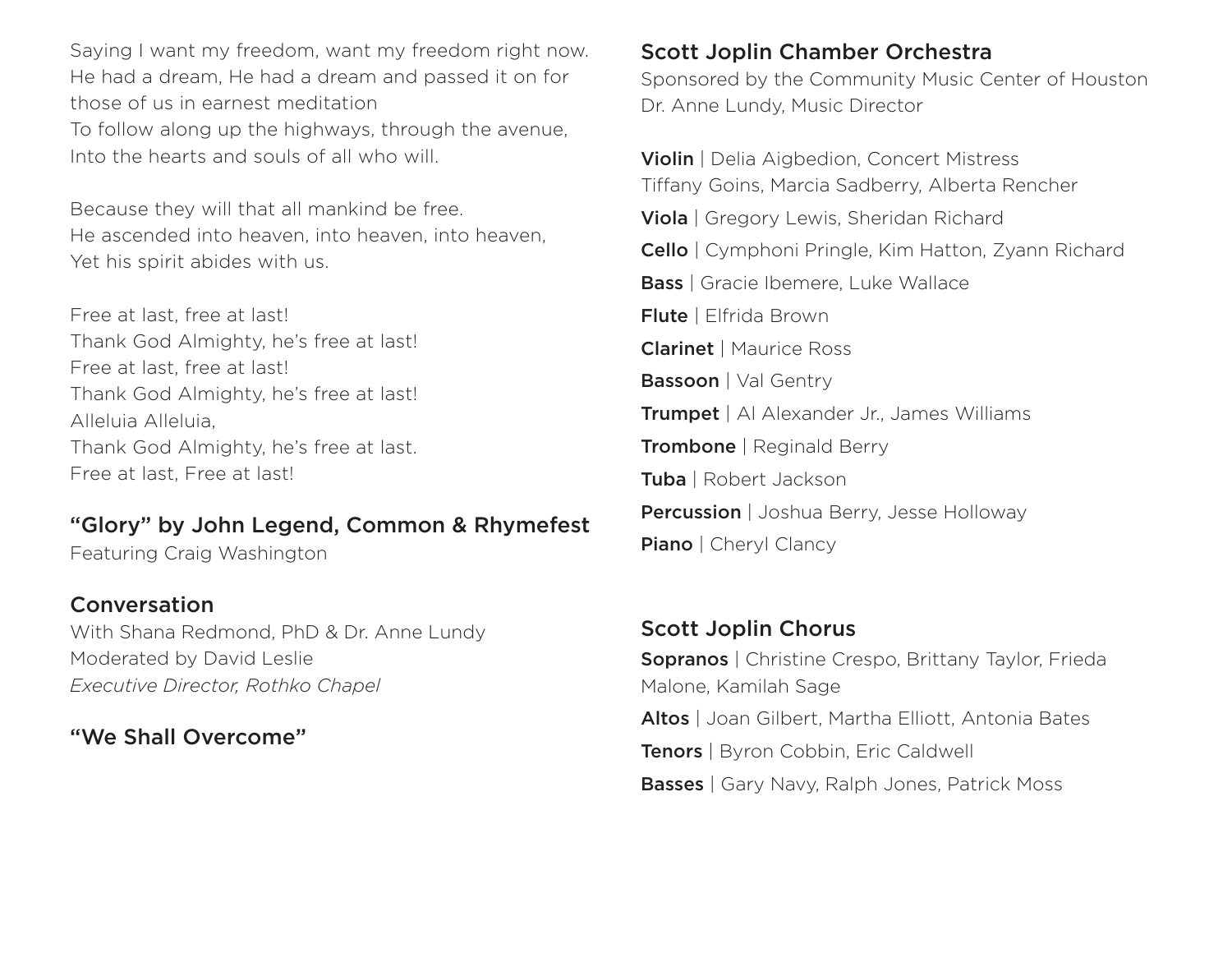# About Presenters & Acknowledgements

#### Community Music Center of Houston (CMCH),

formerly the Society for the Preservation of Spirituals, was founded in 1979. In 1983 CMCH formed the Scott Joplin Chamber Orchestra (SJCO), a 40 member predominantly Black community orchestra in response to the lack of opportunity for Black classically trained musicians in the world of symphony orchestras. Today SJCO is the nation's second oldest predominantly Black chamber orchestra actively performing.

Dr. Anne Lundy, CMCH Music Director, Conductor, Violinist, Educator and Ethno-musicologist, began her musical studies on the violin. She received a Bachelor of Music Education in 1977 from the University of Texas at Austin, and a Master of Music in Conducting from the University of Houston in 1979. Dr. Lundy received her Doctor of Musical Arts from University of Houston's Moores School of Music in 2015. She has lectured extensively throughout the United States and has published articles on finding and performing music written by African American composers. In 1989, she was the first African American woman to conduct the Houston Symphony at Miller Outdoor Theater in Houston, TX. She founded and currently conducts the CMCH Scott Joplin Chamber Orchestra, the William Grant Still String Quartet, and teaches violin and viola.

**Shana L. Redmond, Ph.D.** (shelher) is a scholar and author of *Anthem: Social Movements and the Sound of Solidarity in the African Diaspora* (NYU, 2014) and *Everything Man: The Form and Function of Paul Robeson* (Duke, 2020), which received a 2021 American Book Award. She has written widely for public audiences, including the critical liner essay for the vinyl soundtrack release of Jordan Peele's film, *Get Out* (Waxwork Records, 2019). She is President-Elect of the American Studies Association and Professor of English and Comparative Literature and the Center for the Study of Ethnicity & Race at Columbia University.

Underwriting Support for the Rothko Chapel's 2021- 2022 Program Season and Songs for Justice series is provided by Cristy and Michael Jadick, C.C. Lee, Sonja Earthman Novo, Christina and Troy Porter, Elsa Ross, Robin and Andrew Schirrmeister, and Sarita Tennant. This program is supported in part by the National Endowment for the Arts.

Livestream by BEND Productions LLC.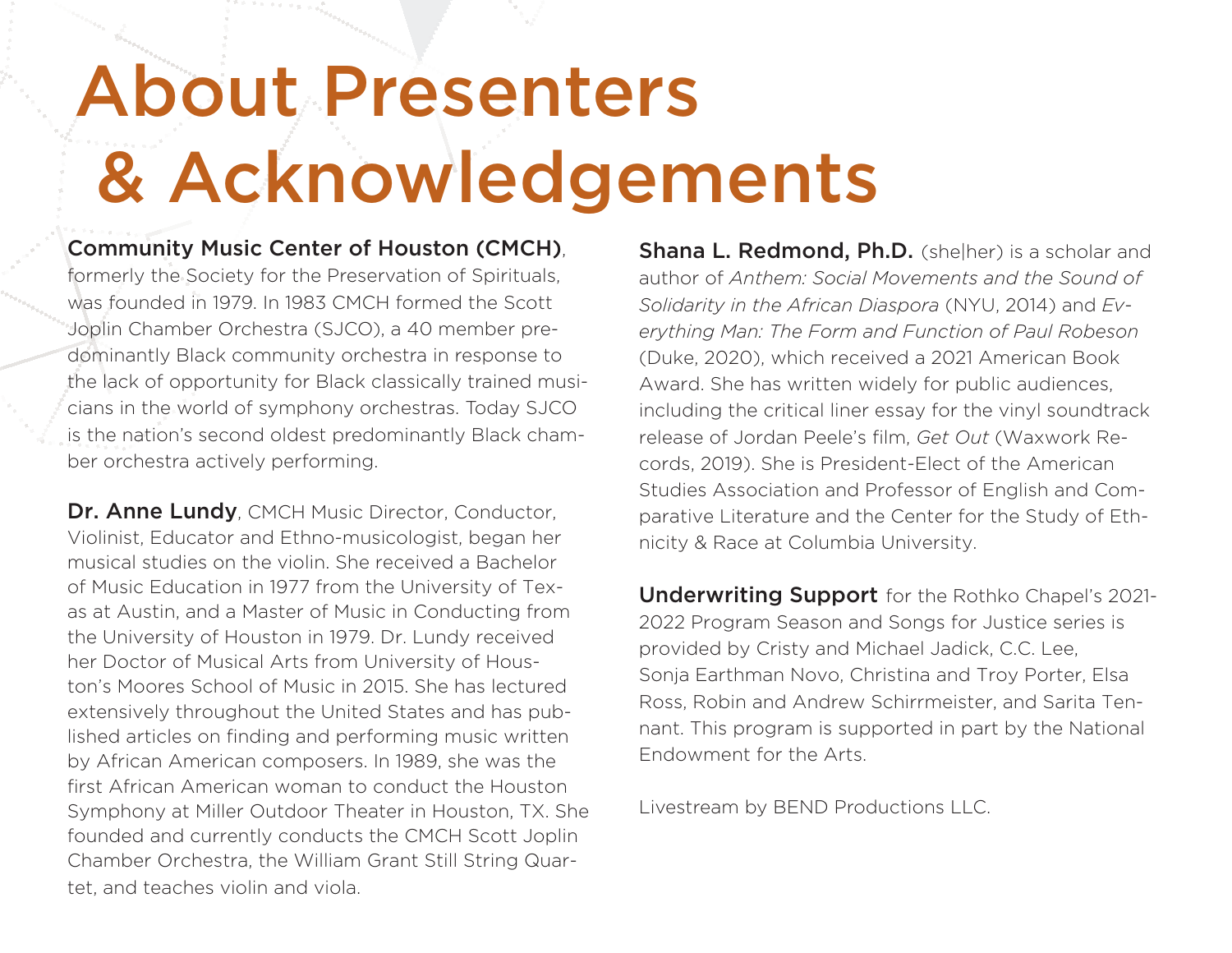## Songs for Justice Upcoming Events



February 19, 7pm & February 20, 3pm WORLD PREMIERE of Monochromatic Light (Afterlife) by Tyshawn Sorey Rothko Chapel 50th Anniversary Commission

Inspired by the Chapel and by Morton Feldman's 20thcentury masterpiece, *Rothko Chapel*, composed for the opening celebration. Co-presented with DACAMERA.

March 8, 7pm International Women's Day Songs for Murdered Sisters

Song cycle with music by composer and pianist Jake Heggie, concieved and performed by baritone Joshua Hopkins, and featuring original poems by celebrated Canadian novelist and poet Margaret Atwood. Concert and conversation presented in partnership with HGOco.

For more information and to purchase tickets, please visit rothkochapel.org/experience.